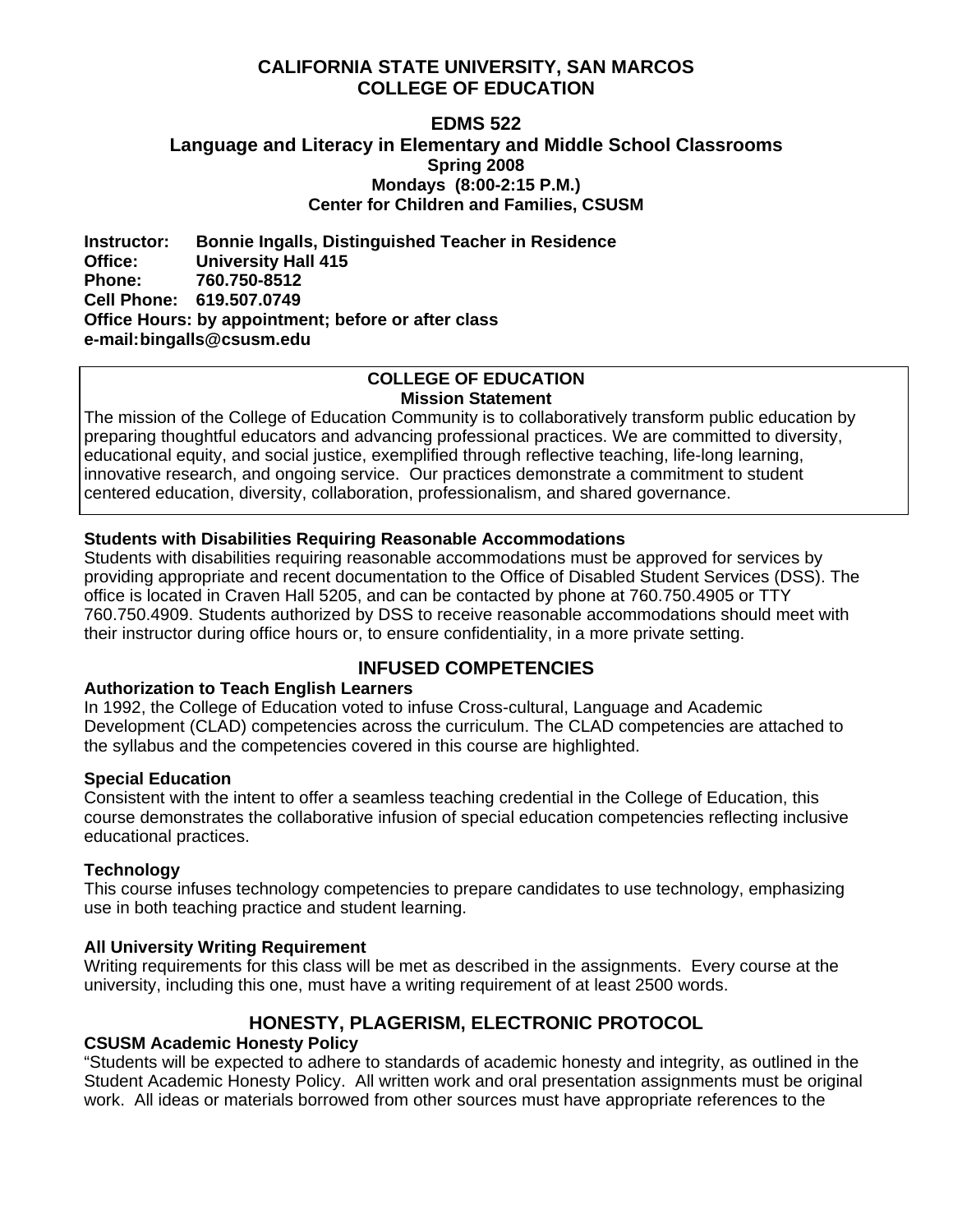original sources. Any quoted material should give credit to the source and be punctuated with quotation marks.

Students are responsible for honest completion of their work including examinations. There will be no tolerance for infractions. If you believe there has been an infraction by someone in the class, please bring it to the instructor's attention. The instructor reserves the right to discipline any student for academic dishonesty in accordance with the general rules and regulations of the university. Disciplinary action may include the lowering of grades and/or the assignment of a failing grade for an exam, assignment, or the class as a whole."

Incidents of Academic Dishonesty will be reported to the Dean of Students. Sanctions at the University level may include suspension or expulsion from the University.

### **Plagiarism**

As an educator, it is expected that each student will do his/her own work, and contribute equally to group projects and processes. Plagiarism or cheating is unacceptable under any circumstances. If you are in doubt about whether your work is paraphrased or plagiarized see the Plagiarism Prevention for Students website http://library.csusm.edu/plagiarism/index.html. If there are questions about academic honesty, please consult the University catalog.

#### **Electronic Communication Protocol**

Electronic correspondence is a part of professional interactions. If you need to contact me, e-mail is often the easiest way to do so at bingalls@csusm.edu. Please be reminded that e-mail and on-line discussions are a very specific form of communication, with their own nuances and etiquette. For instance, electronic messages sent in all upper case (or lower case) letters, major typos, or slang, often communicate more than the sender originally intended. With that said, please be mindful of all e-mail and on-line discussion messages you send to your colleagues, to faculty members in the College of Education, or to persons within the greater educational community. All electronic messages should be crafted with professionalism and care.

Things to consider:

- Would I say in person what this electronic message specifically says?
- How could this message be misconstrued?
- Does this message represent my highest self?
- Am I sending this electronic message to avoid a face-to-face conversation?

In addition, if there is ever a concern with an electronic message sent to you, please talk with the author in person in order to correct any confusion.

# **PREREQUISITE: EDMS 521**

## **COURSE DESCRIPTION**

The primary aim of this course is for students to develop an understanding of the theory, methodology and assessment of English language arts and second language learning in integrated and inclusive elementary and middle school classrooms.

#### **California Teaching Commission Standards Alignment**

The course objectives, assignments, and assessments have been aligned with the CTC standards for Multiple Subjects Credential. Please be sure to incorporate artifacts from this class into your final comprehensive portfolio. The following are the primary emphasis of this course: Standard 3-Relationship between theory and practice Standard 4-Pedagogical thought and reflective practice Standard 5-Equity, Diversity, & Access to the Core Curriculum Standard 7-Equity, Preparation to Teach Reading Language Arts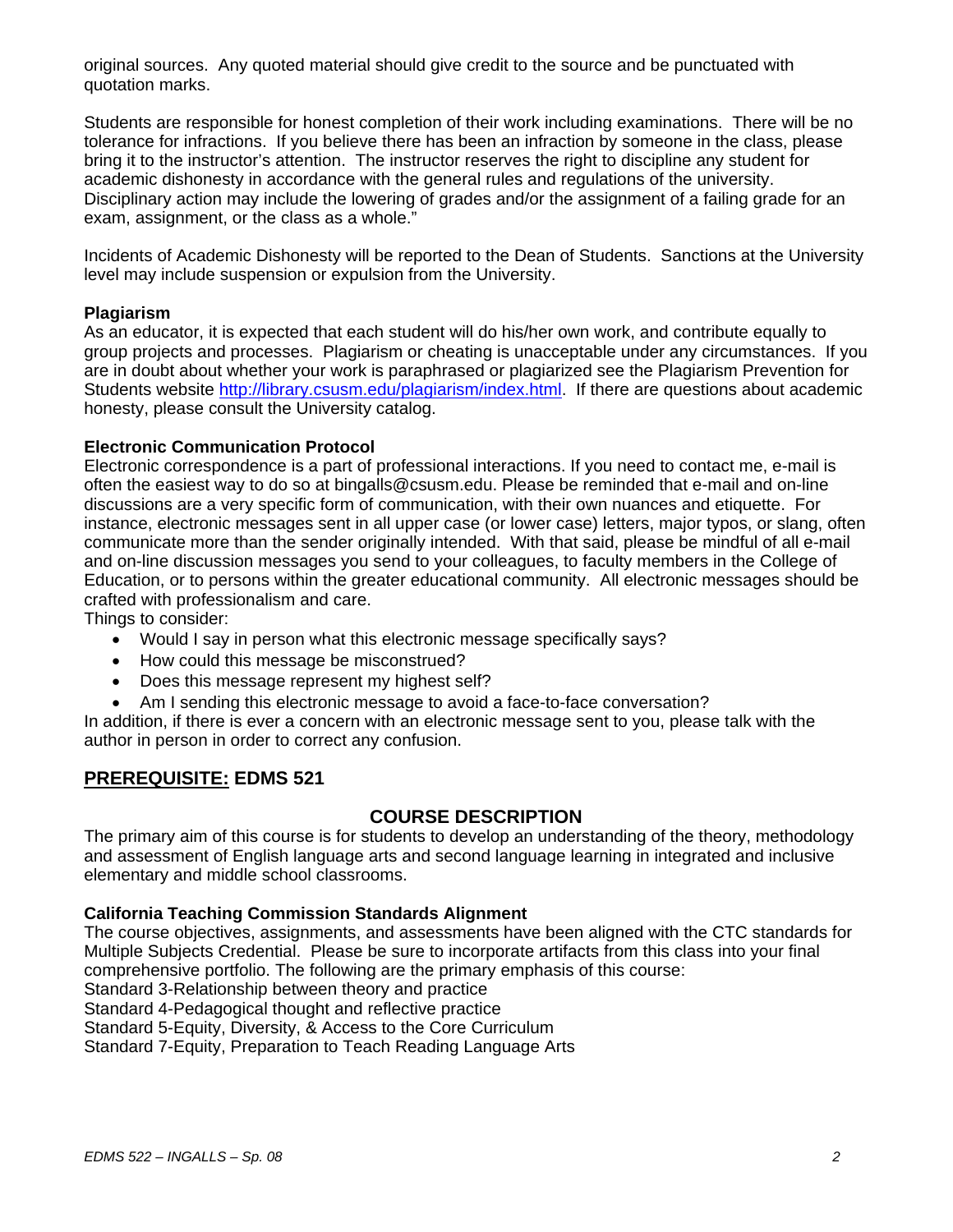## **STUDENT LEARNING OUTCOMES**

## **Teacher Performance Expectation (TPE) Competencies**

Teacher Performance Expectations are standards for student teachers. This course is designed to help teachers seeking the Multiple Subjects Credential to develop the skills, knowledge, and attitudes necessary to assist schools and districts implement effective programs for all students. The successful candidate will be able to merge theory and practice in order to realize a comprehensive and extensive educational program for all students. The following TPE's are the primary emphasis of this course:

TPE 3-Interpretation and Use of Assessments TPE 8-Learning About Students

# **OBJECTIVES**

## **Knowledge**

Students will:

- gain an understanding of how a first and second language is acquired.
- gain an understanding of the reading process and its relationship to thought, language and learning.
- gain an understanding of how people learn to read and write in their first and second language
- become familiar with current approaches to the teaching of reading and writing and the theoretical bases of such approaches.
- become familiar with current approaches to the teaching of reading and writing in culturally and linguistically diverse elementary school classrooms
- become familiar with classroom diagnostic techniques and evaluation procedures.
- become familiar with current approaches to the teaching of reading and writing to children with special learning needs

#### **Skills**

Students will:

- become sensitive observers of children's language using behaviors.
- analyze children's reading and writing behavior as a basis for making instructional decisions
- translate the results of formal and informal assessment of children's reading and writing behaviors into instructional plans
- develop the ability to select appropriate materials and instructional strategies to meet the individual needs of students
- learn how to organize the classroom for teaching reading and writing to culturally and linguistically diverse populations.

#### **Attitudes and Values**

Students will:

- develop an appreciation for the natural language abilities children possess for processing and producing print
- develop an appreciation for the need and value of integrating reading and writing into all areas of the curriculum
- affirm the importance of a rich environment for developing an effective language arts program.
- develop a sensitivity to and appreciation for culturally and linguistically diverse learners.
- develop a sensitivity to and appreciation for children with special learning needs
- develop an appreciation for the importance of reading and writing for their own personal and professional growth
- develop a respect for each student, his/her abilities and background and the student's right to instruction that meets his or her individual needs.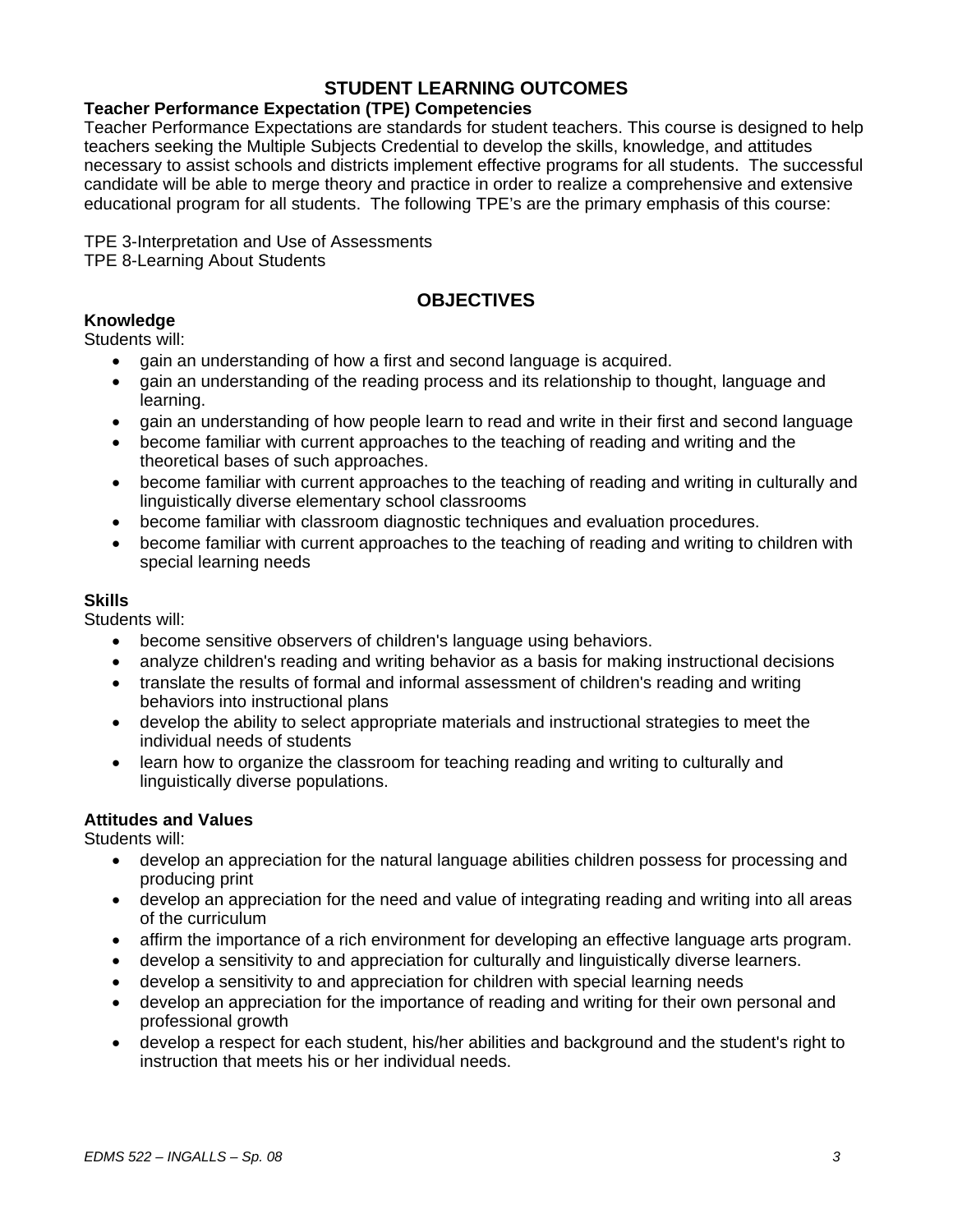# **REQUIRED TEXTS**

(Bring to class each meeting.)

- Johns, J. (2000). *Basic Reading Inventory: Pre-primer through Grade Twelve and Early Literacy Assessments. 9th Edition.* Kendall-Hunt.
- Tompkins, G. E. (2006). *Literacy for the 21st Century: A Balanced Approach. 4th Edition*. Prentice Hall.
- Zarrillo, J. J. (2002). *Ready for RICA: A test preparation guide for California's Reading Instruction Competence Assessment.* Merrill Prentice Hall.(packaged as one).

• CHOOSE ONE: Betty G. Birney, *Seven Wonders of Sassafrass Springs*  Clements, A , *Frindle*  Fleischman, P. *Seedfolks* Dicamillo, K. *Because of Winn Dixie* Juster, N. *Phantom Tollbooth* Ryan, P. M. *Esperanza Rising*

## **RECOMMENDED TEXTS**

- Reardon, M. (2004) *Strategies for Great Teaching*. Zephyr Press
- Beers, K. (2003) *When Kids Can't Read*. Heinemann.

# **COURSE REQUIREMENTS**

## 9 **Writing Strategy Lesson Plan (10 points)**

#### Overview:

In pairs, write and present a WRITING strategy lesson plan that is *active, interesting, meaningful and accessible* to diverse students. It can be a mini-lesson, direct instruction, inquiry, or any format you choose. Choose a writing standard for your grade level to guide your objectives. Sample lessons might include:

- Using graphic organizers to write
- Writing an engaging opening
- Using a piece of literature as a model for writing
- Writing paragraphs
- Making transitions between paragraphs
- Developing characters
- Developing a central idea
- Editing writing
- Peer response
- Strategies specific to a particular style (response to literature, persuasion, etc.)

#### What to Do:

MY STUDENTS: Provide this information about your learners and lesson.

- Facts About Learners: Who are your students and how do they learn?
- Writing Strategy: What is the name of the writing strategy you plan to teach?
- Lesson Related Language Arts Writing Standard(s): See the California Department of Education Web Site (K-12)
- Lesson Objective(s): What you want students to be able to know and do?
- Lesson Assessment: Assessment should be directly related to lesson objectives.

INTO: Prior to the lesson, create conditions needed for all students to fully participate in the lesson. The INTO must include:

- Plans to motivate and engage the students in the lesson topic and objectives
- Plans to connect to students' experience, culture, and language
- Plans to make students aware of prior knowledge and experience relevant to topic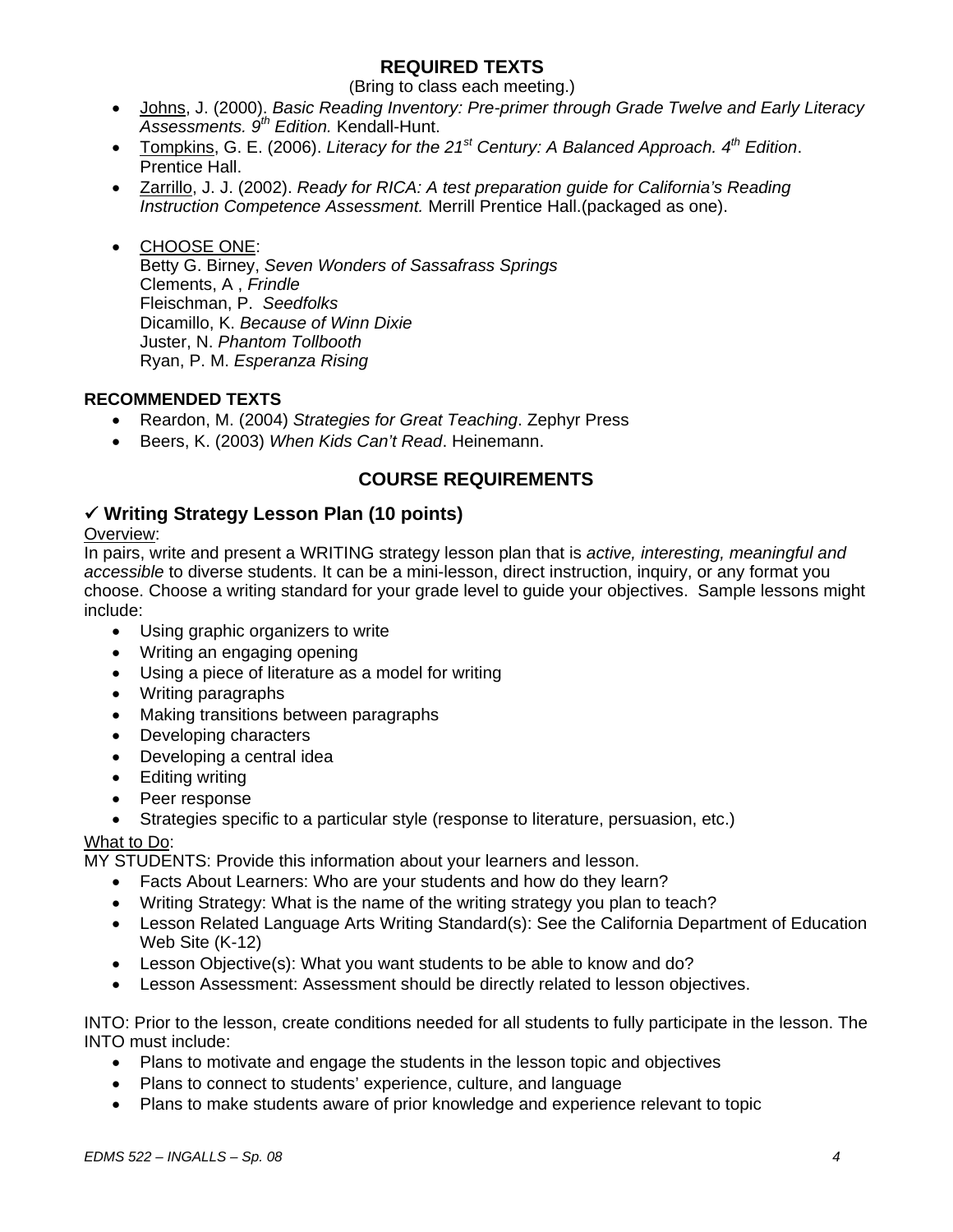- Plans to build background knowledge needed to be successful in the lesson
- Plans to introduce key vocabulary

THROUGH: During the lesson, instruction must provide multiple and varied opportunities to learn the objectives. The THROUGH portion of lesson plan must include:

- Plans for how you assess students' comprehension of content and procedures and how you assess students' developing performance of key concepts and skills.
- Plans for explicit SDAIE instruction of the key concepts and skills incorporating modeling and student interaction
	- o Your modeling must reach a variety of learning modalities and intelligences.
	- o Use of a graphic organizer is recommended.
- Plans for shared instruction involving students in the key concepts and skill by following the teacher's lead.
	- o When leading the shared experience, provide visual and vocal points of reference to ensure all students can follow you.
	- o When taking turns with students, plan to deal with errors in student performance in constructive, positive, encouraging and motivational ways.
- Plans for guided instruction in which the teacher provides students hands-on activities for students to work with each other to practice key concepts and skills.
	- o When guiding students' practice, plan to deal with errors in student performance in constructive, positive, encouraging and motivational ways.
	- o Describe the hands-on activity in detail and how your students will be grouped while practicing.

BEYOND: After the lesson, give students opportunities to review and apply key concepts and skills learned. BEYOND includes:

- Plans to review the lesson concepts and skills immediately after the lesson and also in the following days/weeks.
	- o Opportunities for review should include a variety of modalities and intelligences.
- Plans to apply the key concepts and skill students learned in the lesson to other learning tasks.
	- o Opportunities for application should include a variety of modalities and intelligences.

## **CHECKLIST (Writing Strategy Lesson Plan)**

1. \_\_\_\_\_ I used an appropriate writing strategy and the California Department of Education's standards for the appropriate grade level and cited them.

2. \_\_\_\_\_ I INTRODUCED my students and writing strategy at the beginning of my plan.

3. \_\_\_\_\_ I completed all parts of the lesson plan.

INTO was when

THROUGH was when

BEYOND was when

# 9 **Writers' Workshop (10 points)**

#### Overview:

In EDMS 522, we concentrate on writing as part of balanced literacy. This assignment emphasizes the nature of writing and how it relates to student performance. DO NOT BEGIN THIS ASSIGNMENT UNTIL IT IS DISCUSSED IN CLASS!

What to do: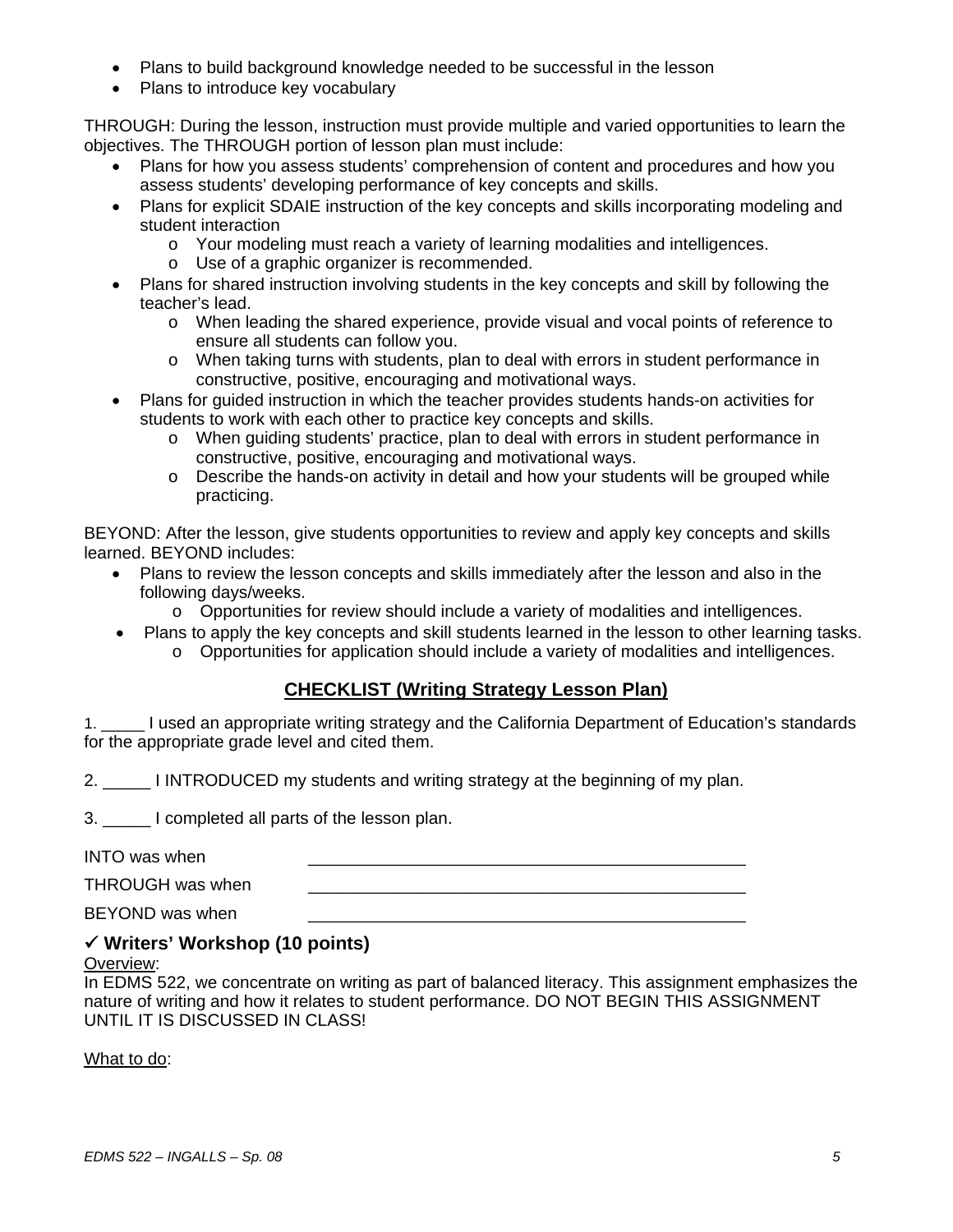In class we explore some topics about which to write. Using the writer's workshop model, you will develop a short (1 page) piece of writing. Bring your draft to class, and we will have conferences about it. Then, finish the piece on your own.

After you finish, reflect upon and write about your own writing process.

- How did you get started? What was it like writing the first draft?
- What was difficult for you? What was easy?
- What kinds of decisions did you have to make in the writing?
- Did you consider your audience ? Who was your audience?
- What did you learn about fostering student's writing through this experience?

## **CHECKLIST (Writers Workshop)**

1. \_\_\_\_\_ I participated in our writers' workshop: prewriting, drafting, responding, revising, editing, and publishing an original piece of writing.

2. \_\_\_\_\_ I thoughtfully reflected on the writing process, answering the five (5) bulleted questions.

# 9 **Case Study (54 points)**

#### Overview:

Choose a student at your school site struggling with reading and writing. Choose a student who is reading at least at a first grade level; identify her/him as quickly as possible after starting your observation. Ask your cooperating teacher for a good candidate. Prepare a reading and writing case study on this student.

#### What to do:

- 1. *Take anecdotal notes as you work with your student* (the student's behavior during the activity, reactions to the activity, comments, etc.). Include your notes in the appendix.
- 2. *Record all the student's oral responses on tape.* Don't try to assess the child in one day! If you think the child is getting tired, stop for the day and pick up another day. An important part of the assessment is developing rapport with the child so that s/he feels comfortable participating.
- *3. Your case study will include labeled sections.* 
	- a. Learning about my student: This section includes the students age, grade level, interests, ethnic and linguistic background, etc. Select 3 students you might use. Though you'll only work with one, you might need a back up.
	- b. Reading interview: Use an attitude survey; surveys are included with this assignment. Summarize the interview and include the original responses in your appendix.
	- c. Reading assessment: Summarize the information gained from an Informal Reading Inventory and include the original data in the appendix. Insert the following chart at the appropriate place:

| Independent | Instructional | Frustration |
|-------------|---------------|-------------|
| Grade level | Grade level   | Grade level |

- d. Word list. Use the graded word lists to determine the level at which you will have your student read the reading passage. Start at 2 to 3 grade levels below your student's grade level placement.
- e. Miscue Analysis. Use an expository and narrative text. Record the student reading to be able to conduct the analysis.
- f. Recording and Analysis. Listen to the tape. Record the miscues on a piece of paper containing a duplication of the reading selection. Use the *Johns* to record and analyze the miscues. Analyze the miscues made by your student using what you know about this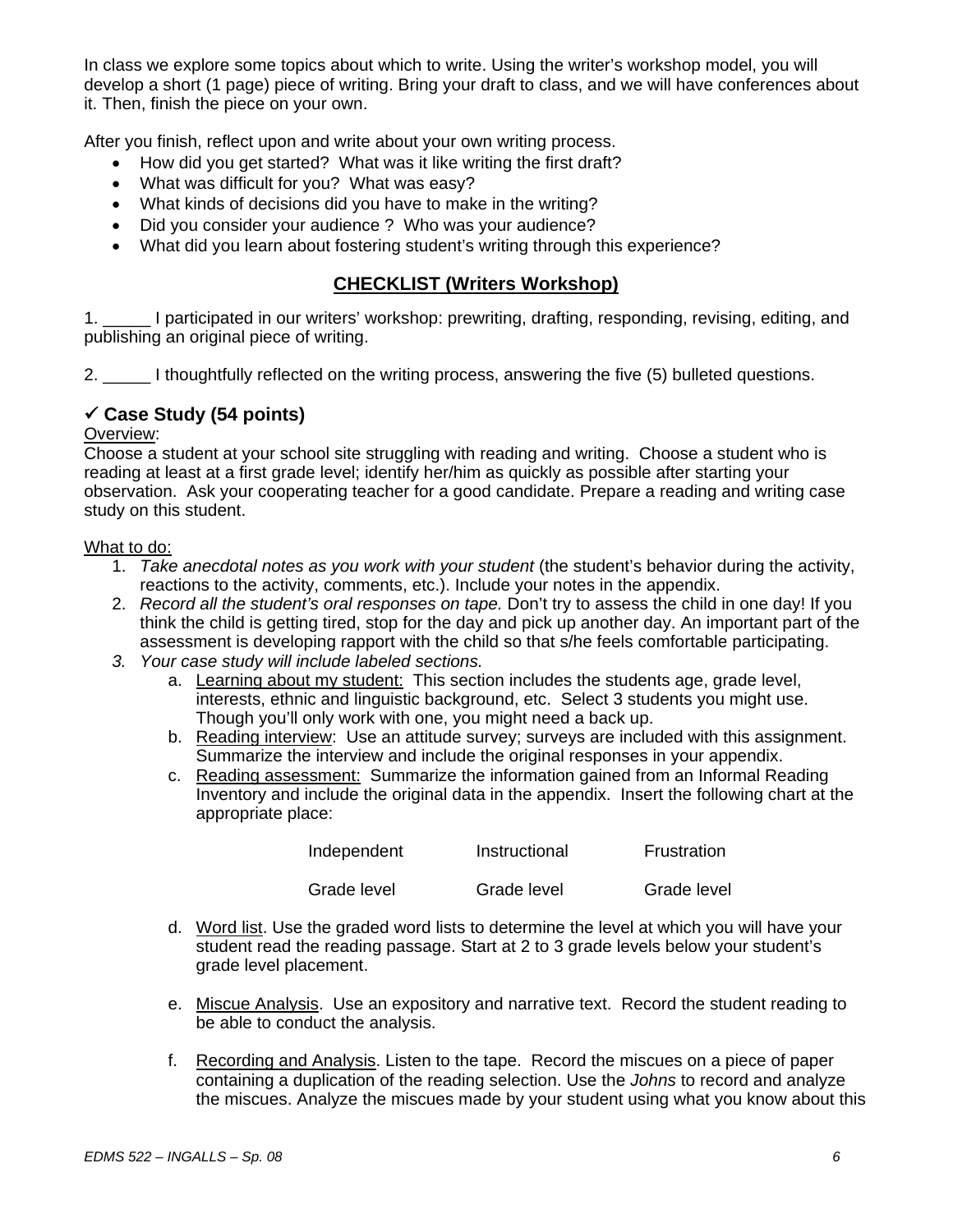student. What cues did your student use to make meaning? What are the strengths of your student? Use the analysis sheets in the John's and transfer that information to the assessment grid provided to record data about your student. Write your analysis in a clear manner. As you write your analysis, consider your original reading interview and consider how the answers given by the student during the interview connect to the miscues.

- g. Retelling. Before your student reads the expository or narrative text, be sure to tell him/her that you will be asking him/her to retell the story. Ask the comprehension questions as listed in the John's IRI. Also use the criteria provided in the John's to analyze the student's retelling.
- h. Writing assessment: Use a Writing Survey about attitudes toward writing. Summarize the writing interview. Obtain a writing sample from the student. Have him or her write about a favorite toy, book, food, sport or anything that is personal, or use a piece of writing the student's teacher has. Personal writing encourages more writing! Students can draw if they want. You want to see in what stage of writing the child is as well as the child's ability to manipulate abstract language. Summarize the student's strengths and areas of improvement in writing.
- i. Recommendations: Based upon the information you gathered about the student, discuss his or her strengths and weaknesses. What can s/he do? On what does this student need to work? Make specific instructional recommendations for how a teacher could work with this student. You might also make recommendations for the student and parents. What can the student do on his or her own independent of the teacher?
- j. Instructional Plan: Design an instructional plan for your student. You are the teacher. Knowing what you know about your student as a result of assessment, what areas would an appropriate instructional plan focus on? Why? Refer to the standards in the reading/language Arts Framework for CA Public Schools for your child's grade level to guide you as you design the intervention plan.
- k. Reflection: Based on your classroom observations of reading and writing as well as on what you learned in the assessment process and intervention process, what would you do differently or try differently? What other scaffolds or strategies would you use? How would you use them? What other interventions would you try? What would your next steps in assessment be?
- l. Appendix: Include the reading and writing interviews, the John's forms, writing samples, and writing rubric.

# **CHECKLIST (Case Study)**

- 1. \_\_\_\_\_ I took anecdotal notes, recorded student responses on tape, and labeled all sections of the case study.
- 2. \_\_\_\_\_ (a.) I completed the Learning About My Student section, including demographic and other personal information.
- 3. \_\_\_\_\_ (b.) I completed the Reading Interview section, summarizing the results of a reading attitude survey and including the survey in my appendix.
- 4. \_\_\_\_\_ (c.) I completed the Reading Assessment, inserting the chart, summarizing the assessment, and including the assessment in the appendix.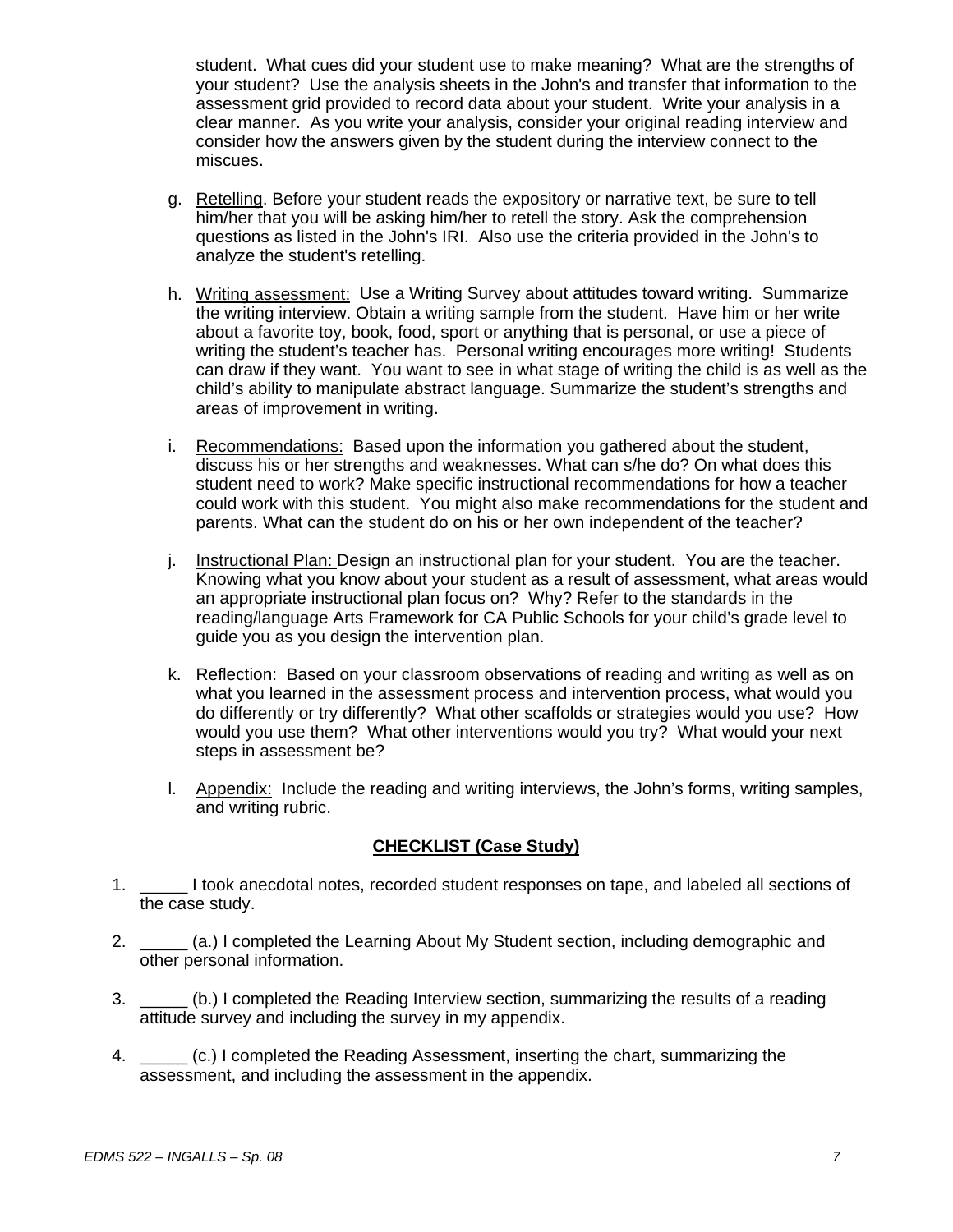- 5. \_\_\_\_\_ (d.) I used the graded Word List to determine the level at which to have my student read. I recorded the results here.
- 6. \_\_\_\_\_ (e.) I recorded my student reading two types of text in the Miscue Analysis.
- 7. \_\_\_\_\_ (f.) I listened to tape, noted errors on text, used Johns, transferred information, and wrote a summary in Recording and Analysis. Work is included in the Appendix.
- 8. \_\_\_\_\_ (g.) I completed the Retelling section, using Johns and analyzing results.
- 9. \_\_\_\_\_ (h.) I completed the survey, summarized results, obtained a sample, and discussed writer's strengths and weaknesses in Writing Assessment. Work is included in the Appendix.
- 10. \_\_\_\_\_ (i.) Based upon results, I discussed strengths, weaknesses, and made Recommendations in this section.
- 11. \_\_\_\_\_ (j.) In Instructional Plan, I created a plan based upon the student's needs.
- 12. \_\_\_\_\_ (k.) I completed my Reflection, noting what I would do differently.
- 13. **In the U.** My Appendix includes everything noted above.
- 14. \_\_\_\_\_ I thoughtfully completed all tasks described in What to do.

# 9 **Reflections: Teacher Performance Expectations (5 points each)**

## Overview:

EDMS 522 requires you address TPE 3 and 8 for your TaskStream electronic portfolio. To do this:

a. Complete the Case Study. This serves as the artifact - evidence – to prove you have met the standards (TPE's).

b. Write "Reflections" describing how your work is evidence of completing TPE's. Reflections are described below.

c. Assigned TPE artifacts and Reflections must be submitted, responded to, and archived via TaskStream. The table below lists the TPE's and artifacts for 521 and 522. *PLEASE NOTE: Credit is earned only after the TPEs are posted.* 

| <b>CLASS</b>    | TPE. | <b>ARTIFACT</b>              |
|-----------------|------|------------------------------|
| <b>EDMS 521</b> | 1A   | <b>Field Observations</b>    |
|                 | 4    | Reading Strategy Lesson Plan |
| <b>EDMS 522</b> | 3, 8 | <b>Case Study</b>            |

#### What to Do:

Your TPE "Reflections" should follow the format described below.

Paragraph 1: This is a descriptive paragraph. Describe the TPE in your own words. This is NOT a huge paragraph, it is more of a "summary in my own words"

Paragraph 2: This is an analysis/explanation paragraph. Analyze the artifact describing how it demonstrates your understanding of the TPE. Make explicit links between the artifact and the TPE.

Paragraph 3: This is a reflective paragraph. Please reflect on the "big picture," why this TPE is important to you as a teacher and to your students as learners.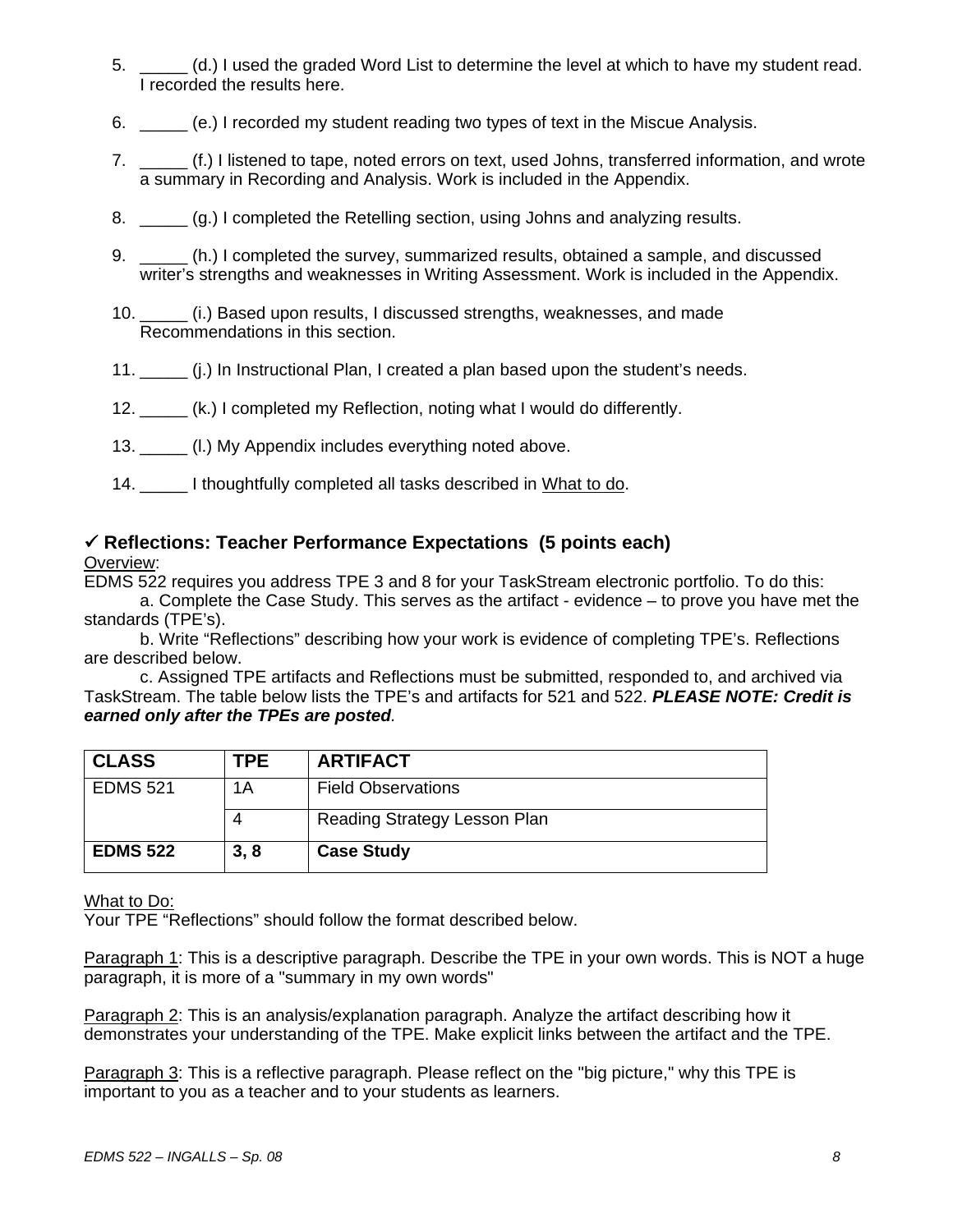The following link will take you to the CSUSM COE website where you find help creating your electronic portfolio and information on the required elements: http://lynx.csusm.edu/coe/eportfolio/index.asp The TaskStream home page link is where you register for TaskStream and work on your electronic portfolio: http://www.taskstream.com

# **CHECKLIST (2 TPE REFLECTIONS)**

1. \_\_\_\_\_ In paragraph 1 of both Reflections for TPE 3 and 8, I summarized the appropriate Teacher Performance Expectation clearly.

2. \_\_\_\_\_ In paragraph 2 of both Reflections, I analyzed and explained how the artifact (Case Study) demonstrates my understanding of the TPE.

3. \_\_\_\_\_ In paragraph 3 of both Reflections, I described why the Teacher Performance Expectation was important to me as a teacher and to my students as learners.

4. \_\_\_\_\_ My TPE Reflections are word-processed and ready to post to TaskStream.

## 9 **Professional Disposition (16 points)**

#### Overview:

Grading in 522 includes a component of "professional disposition." Students in the College of Education conduct themselves in ways expected of those entering the profession. Disposition includes:

- General classroom attendance, promptness, and participation
- Attention to classroom discussion protocols
- Social and cooperative skills
- Attention to assignments (deadlines, quality, multi-tasking)
- General classroom demeanor
- Flexibility
- Openness to and enthusiasm for learning

#### What to do:

To measure professional dispositions fairly, there is an "Exit Slip" each class session, asking you to respond to the day's learning and to grade yourself in professionalism. See the exit slip below.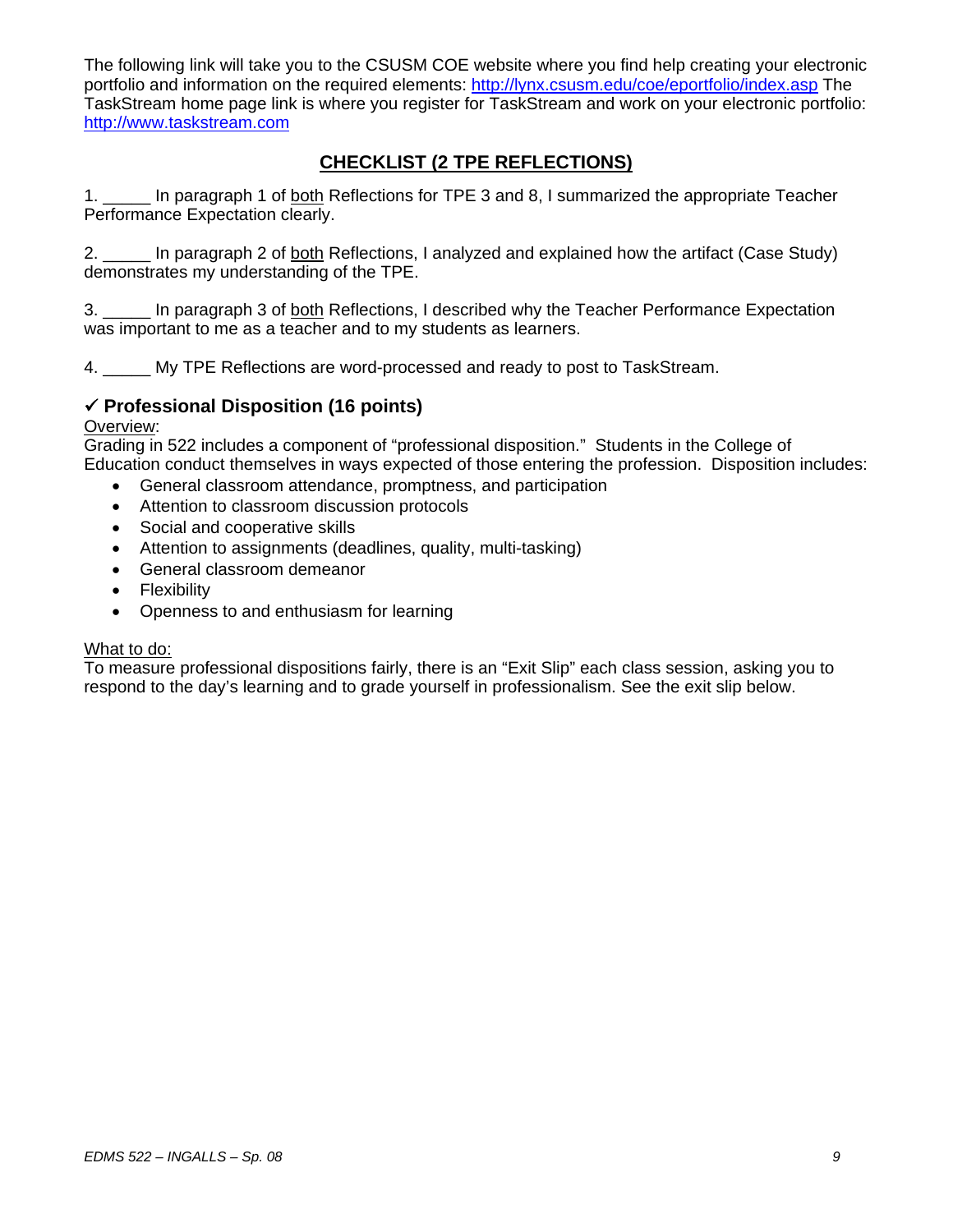| <b>PROFESSIONAL DISPOSITIONS EXIT SLIP (522)</b>                                                                                                                                                            |           |  |
|-------------------------------------------------------------------------------------------------------------------------------------------------------------------------------------------------------------|-----------|--|
| Directions: Print this form before coming to class; complete it at the end of each<br>session. Answer questions 1.-4., then choose one other question to answer. Turn it in<br>to your instructor that day. |           |  |
| 1. Name:<br>Date:                                                                                                                                                                                           |           |  |
|                                                                                                                                                                                                             |           |  |
| 2. Were you on time, as you would be as a teacher?<br>If not, why not?                                                                                                                                      | Yes       |  |
|                                                                                                                                                                                                             | <b>No</b> |  |
| 3. Were you an attentive listener and an enthusiastic learner?<br>If not, why not?                                                                                                                          | Yes       |  |
|                                                                                                                                                                                                             | <b>No</b> |  |
| 4. Did you complete assignments or readings on time today?<br>If not, why not?                                                                                                                              | Yes       |  |
|                                                                                                                                                                                                             | <b>No</b> |  |
| 5. What did you learn this session?                                                                                                                                                                         |           |  |
| 6. How will you apply what you learned to your classroom?                                                                                                                                                   |           |  |
| 7. Today's topic__<br>$\overline{\phantom{a}}$ is like<br>(noun) because                                                                                                                                    |           |  |
| 8. How might we improve this lesson?                                                                                                                                                                        |           |  |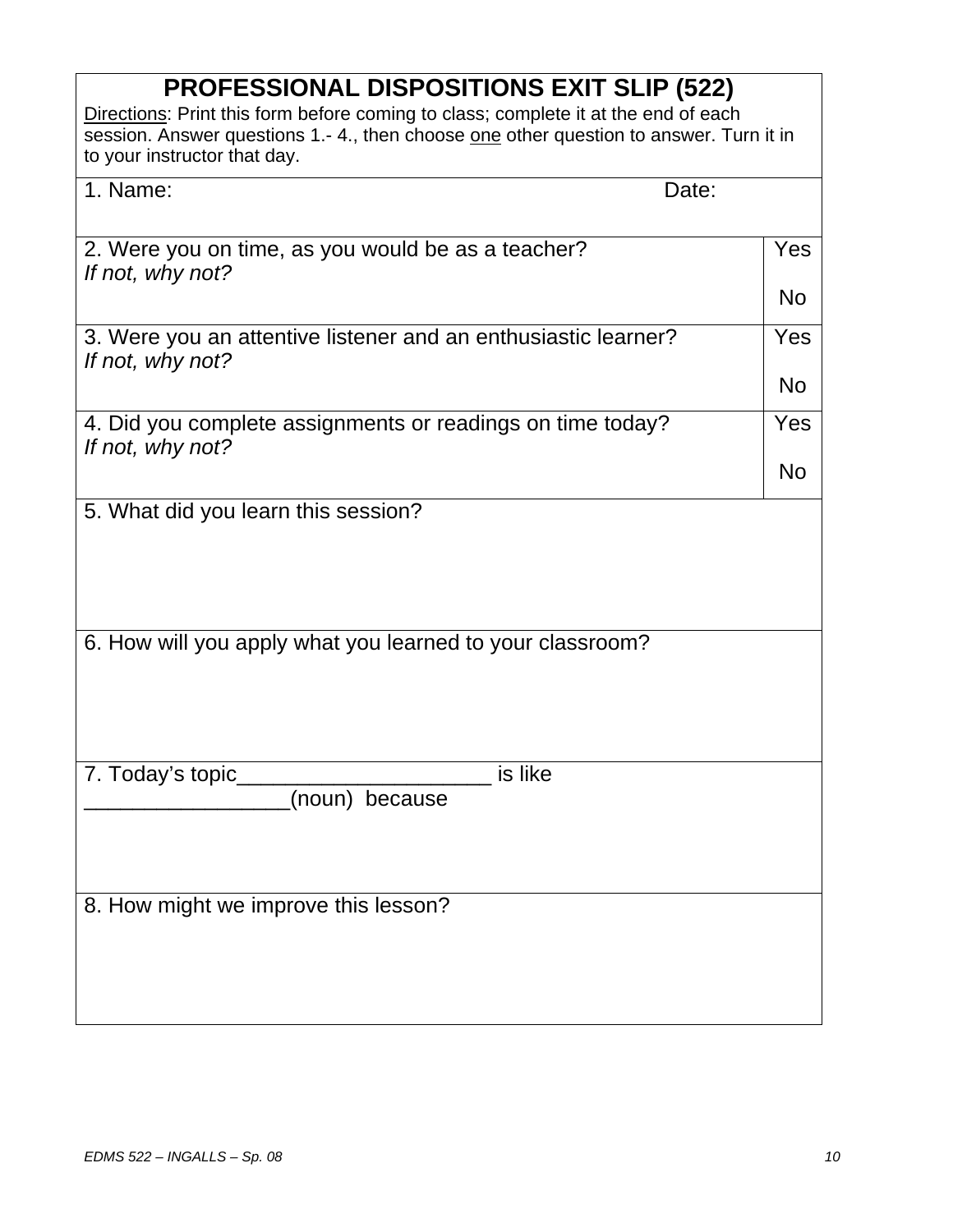## **College of Education Attendance Policy**

Due to the dynamic and interactive nature of courses in the College of Education, all students are expected to attend all classes and participate actively. At a minimum, students must attend more than 80% of class time, or s/he may not receive a passing grade for the course at the discretion of the instructor. Individual instructors may adopt more stringent attendance requirements. Should the student have extenuating circumstances, s/he should contact the instructor as soon as possible. *(Adopted by the COE Governance Community, December, 1997).* Attendance Policy **Even if you notify the instructor, your absence is not excused.** 

#### **Grading Policy**

Come prepared to class; readings and homework assignments are listed on the dates on which they are to be completed.

Work is submitted on time. One grade level will be deducted for each class meeting for which it is late (e.g., an "A" assignment that is submitted one class session late will be marked down to a "B").

Proofread and edit word-processed assignments prior to submission. Hand-written work is not accepted. Ensure the text is error-free (grammar, spelling), and ideas are logically and concisely presented. All citations, where appropriate, use American Psychological Association (APA) format. Consult American Psychological Association (APA) Manual, 5<sup>th</sup> edition for citation guidance.

In order to earn a teaching credential from the state of California, you must maintain a B average (3.0 GPA) and cannot receive below a C+ in any course in your teacher education program.

| <b>Number</b><br><b>Required</b> | <b>Assignment</b>                   | <b>Due Date</b> | <b>Points</b><br><b>Possible</b> |
|----------------------------------|-------------------------------------|-----------------|----------------------------------|
|                                  | Writing Strategy Lesson Plan        | Each Class      | 10                               |
| 1                                | <b>Writer's Workshop Reflection</b> | March 3         | 10                               |
| 1                                | Case Study                          | March 24        | 54                               |
| $\overline{2}$                   | <b>TPE Reflective Statements</b>    | March 17        | 10                               |
| 8                                | <b>Professional Dispositions</b>    | Each Class      | 16                               |

# **COURSE REQUIREMENTS**

# **Grading Standards (Points)**

|      |       |   | 93-100 | А-             | 90-92 |
|------|-------|---|--------|----------------|-------|
| B+   | 87-89 | В | 83-86  | <b>B</b> -     | 80-82 |
| $C+$ | 77-79 | C | 73-76  | $\mathbf{C}$ - | 70-72 |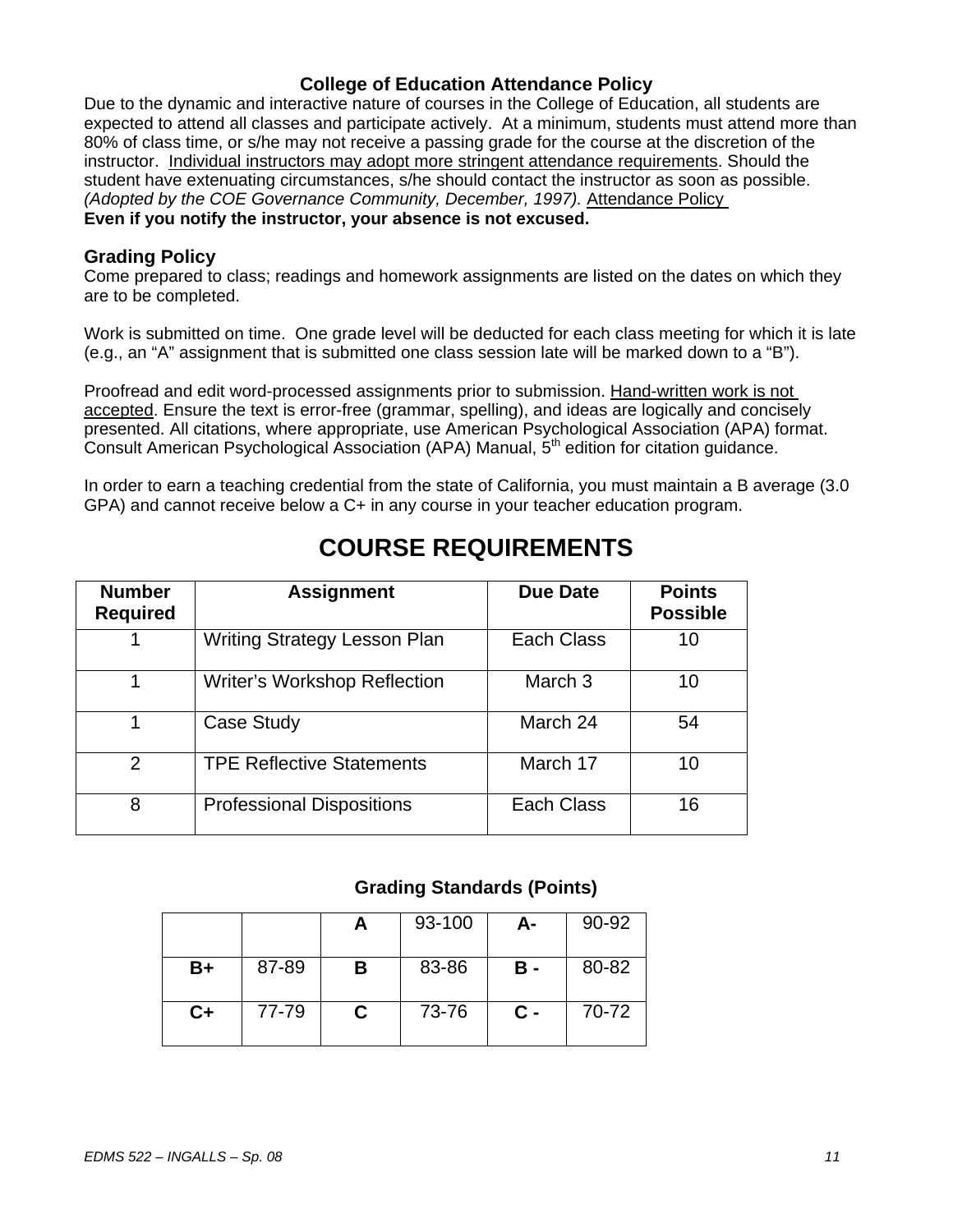# **EDMS 522 BRING BOOKS TO EVERY CLASS SESSION**

While this schedule is carefully planned, it may be modified at any time.

| <b>Date</b>                             | <b>Topics</b>                                                                                               | Readings (*)<br><b>Due Dates</b>                                                                                              |
|-----------------------------------------|-------------------------------------------------------------------------------------------------------------|-------------------------------------------------------------------------------------------------------------------------------|
| <b>Session 1:</b><br><b>January 28</b>  | Overview                                                                                                    | <b>√BRING SYLLABUS!</b><br>$\checkmark$ Tompkins (5)<br>√Search for CASE STUDY subject.                                       |
| <b>Session 2:</b><br>February 4         | Assessment/Case<br>$\bullet$<br>Study<br>Miscue analysis                                                    | √Search for CASE STUDY subject.<br>√Writing Strategy Lesson Due                                                               |
| Session 3:<br>February 11               | Writing workshop<br>Assessment/Case<br>Study                                                                | $Y$ Tompkins (1, 2, 10, 11)<br>$\checkmark$ Johns (1, 2, 3)                                                                   |
| <b>Session 4:</b><br>February 18        | Writing workshop<br>$\bullet$<br>Introduction to<br><b>Literature Circles</b><br>(Talk/choice)<br>$\bullet$ | $\checkmark$ Tompkins (3, 4)<br>$\checkmark$ Bring draft of writing piece.                                                    |
| <b>Session 5:</b><br>February 25        | <b>Literature Circles</b><br>$\bullet$<br>Introduction to RICA<br>review games                              | $\checkmark$ Book read – bring it.<br>√Literature circle role complete -<br>bring it.<br>√Student selected for CASE<br>STUDY. |
| <b>Session 6:</b><br>March <sub>3</sub> | Content area<br>$\bullet$<br>reading and writing                                                            | $\checkmark$ Tompkins (8, 9, 12)<br>√Writers' Workshop reflection<br>due.                                                     |
| <b>Session 7:</b><br>March 10           | Case Study<br>$\bullet$<br>workshop<br>RICA review games<br>$\bullet$                                       | √Bring all Case Study data<br>√Bring Johns book<br>$\checkmark$ Tompkins (4, 6)                                               |
| Session 8:<br>March 17                  | <b>TPE</b> feedback<br>$\bullet$<br>Wrap up                                                                 | $\checkmark$ Bring drafts of TPEs:<br>√Posted 3/17, 12:00 a.m.<br>✔ Bring draft of your Case Study                            |

# **CASE STUDY DUE: MARCH 24, 12:00 p.m. in my office at CSUSM. For every day late, 5 points are deducted.**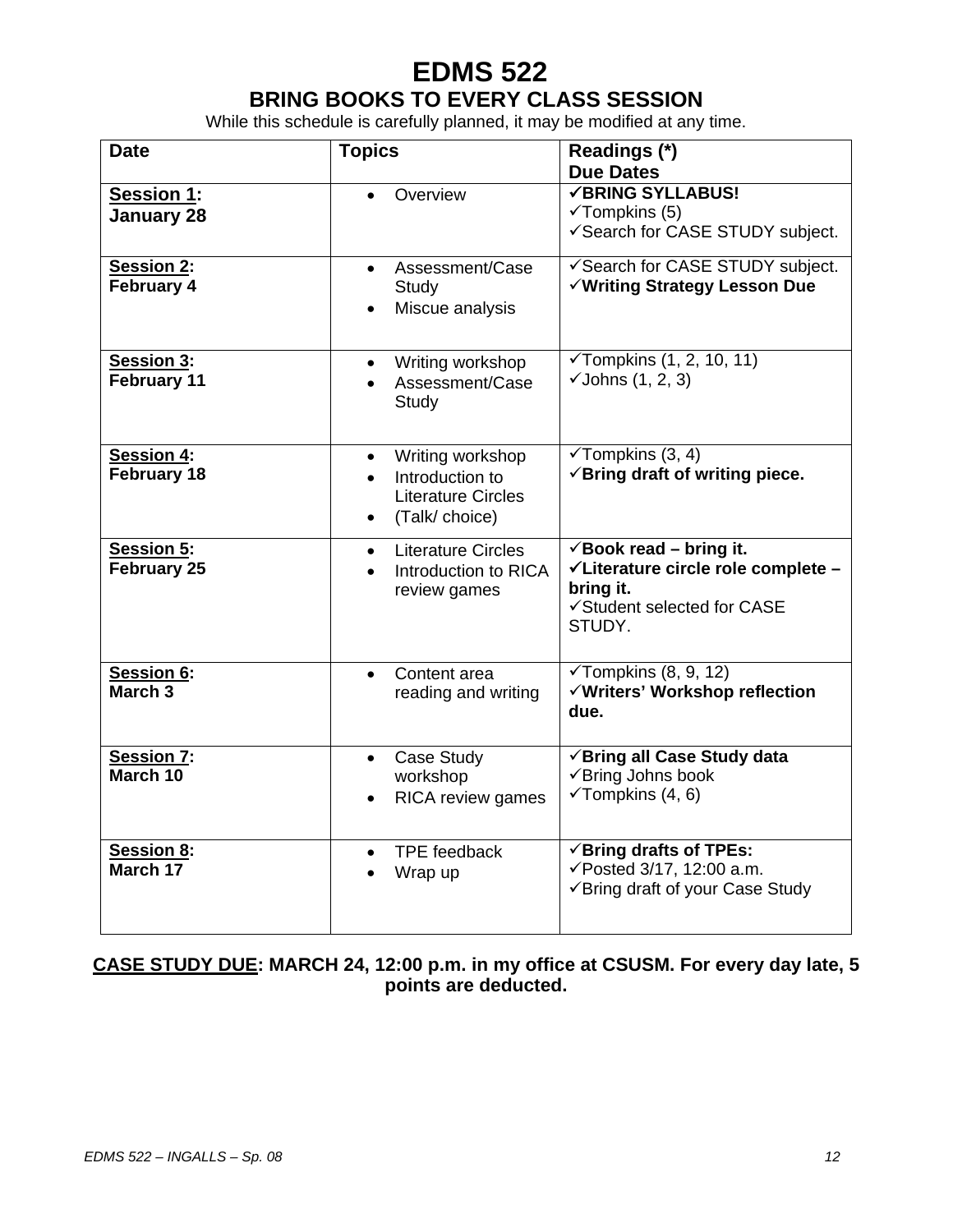Dear Parents/Caretakers,

\_\_\_\_\_\_\_\_\_\_\_\_\_\_\_\_\_\_\_, a student teacher at California State University San Marcos, is enrolled this semester in a course that prepares our college students to assess their students' literacy levels and then design appropriate instruction that best addresses the needs of their students. One of the assignments for this class is a case study, which analyzes the literacy and learning practices of a student they are teaching. We are requesting permission to interview and observe your child for this purpose. The CSUSM student teacher will ask questions about the student's experiences with school and literacy and will evaluate the student's reading and writing skills. Reading will assessed by having the student read selected passages and answering comprehension questions. Writing will be assessed by having the student write a brief selection about a topic of interest to him/her. The CSUSM student teacher is not a reading or writing specialist and is not prepared to diagnose a student's difficulties. They will only gather information and look for patterns and areas of significance that can help them to be better teachers of students at the high school level.

There are no risks in this research greater than those involved in everyday classroom practices and assessment. The potential benefits to your child are that he/she gets individual attention and could receive helpful feedback for continued literacy development. Your participation will also help the teacher to better understand individual student needs and how to best teach to those needs.

Participation in this study is voluntary, and your child may withdraw from the study at any time without penalty. If your child does not participate in this study, his/her performance and grades at school will not be affected in any way. All identification from the data gathered will be blacked out so that your child will not be identifiable in the written analysis. All information gathered in this case study can be made available to you upon request. If you have further questions, please contact (instructor's name) at CSUSM (instructor's phone). This study has been approved by the Cal State San Marcos Institutional Review Board. Questions about your rights as a research participant should be directed to the Chair of the Board at (760) 750-8820. You will be given a copy of this form to keep for your records.

Check one:

\_\_\_\_\_I agree to participate in this research study. The experimenter has answered my questions. I do not agree to participate in this research study.

\_\_\_\_\_\_\_\_\_\_\_\_\_\_\_\_\_\_\_\_\_\_\_\_\_\_\_\_\_\_\_\_\_\_\_\_ \_\_\_\_\_\_\_\_\_\_\_\_\_\_\_\_\_\_\_\_\_\_\_\_

\_\_\_\_\_\_\_\_\_\_\_\_\_\_\_\_\_\_\_\_\_\_\_\_\_\_\_\_\_\_\_\_\_\_\_\_\_\_\_\_\_\_\_\_\_\_\_\_\_\_\_\_\_\_\_\_\_\_\_\_\_\_\_\_\_\_\_\_\_\_\_\_ Participant's name (printed) Participant's signature

Parent/Legal Guardian's signature Date

\_\_\_\_\_\_\_\_\_\_\_\_\_\_\_\_\_\_\_\_\_\_\_\_\_\_\_\_\_\_\_\_\_\_\_\_ Researcher's Signature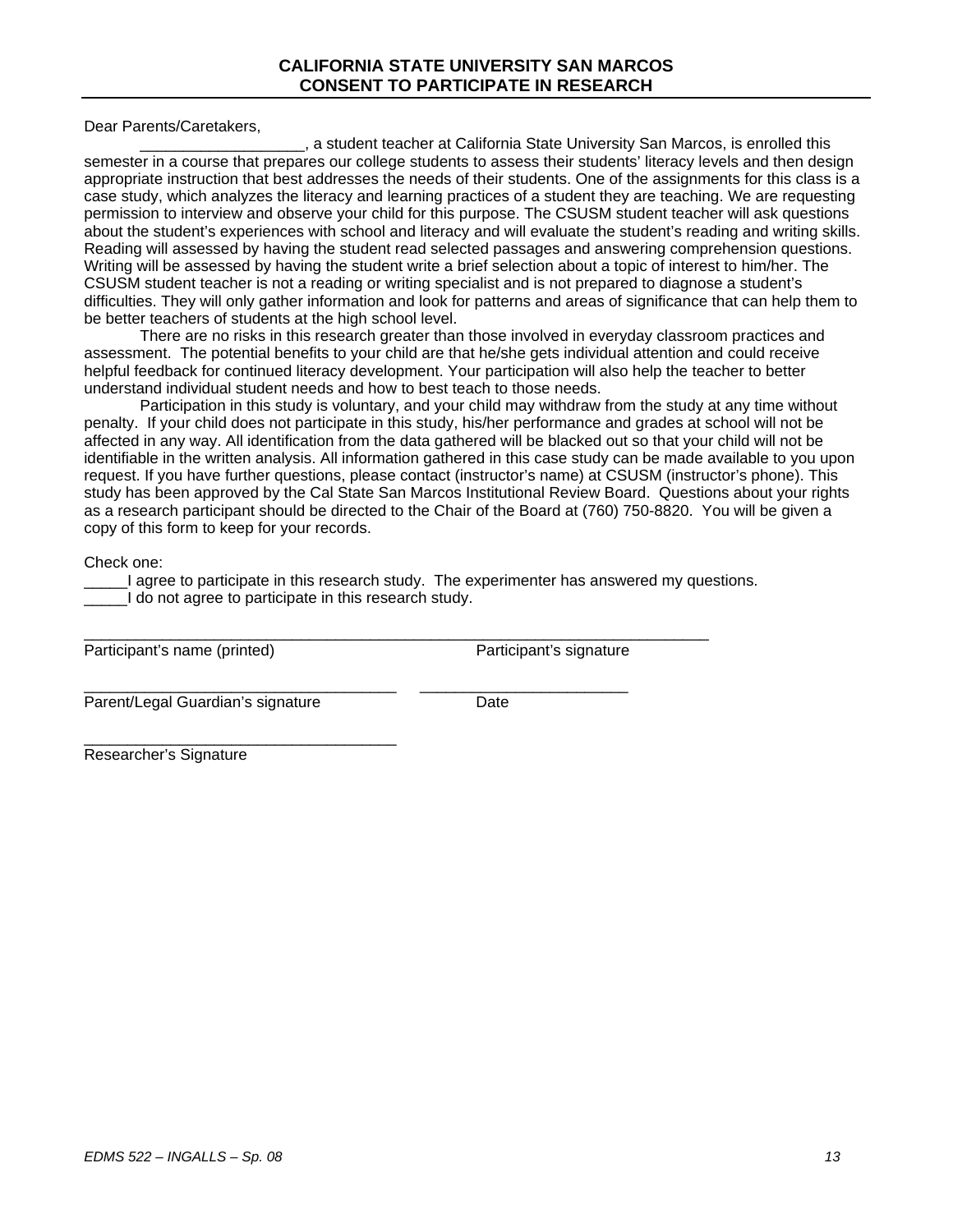#### **CALIFORNIA STATE UNIVERSITY SAN MARCOS PERMISO**

Estimados Padres o Encargada/o:

es un estudiante de la Facultad de Pedagogía en la Universidad Estatal de San Marcos que cursa estudios para convertirse en maestra/o. Actualmente dicho estudiante está matriculada/o en un curso que prepara a futuros maestros en el campo de la evaluación. Parte de esta preparación incluye el evaluar a los niños en el proceso de la lecto-escritura. Uno de los trabajos que tienen que completar para recibir su título de maestro es de analizar las destrezas de lecto-escritura de los niños. Es por esta razón que usted recibe esta carta en la cual se solicita su permiso para que su hija/o pueda participar en esta actividad.

Nuestro estudiante universitatrio le hará preguntas a su hija/o con respecto a las experiencias que ha tenido su hija/o en la lectura y escritura, y evaluará estas destrezas. Para evaluar la lectura, su hija/o tendrá que leer un pasaje de un cuento y contestar algunas preguntas. Para evaluar la escritura, su hija/o tendrá que escribir un párrafo acerca de un tópico que le interese. El estudiante universitario no es especialista en lecto-escritura, solo recopilará datos que usará para analizar el nivel de aprendizaje de un niño. De esta manera, el estudiante universitario podrá aumentar su capacidad para entender mejor las necesidades en la lectoescritura de los estudiantes.

En este studio no hay ningún riesgo previsible para su hija/o. Los beneficios de dicha evaluación podrían incluír ayuda especial para que su hija/o mejore su capacidad académica en la lecto-escritura. Su participación también podría ayudar a la maestra/o de su hija/o a entender mejor las necesidades en la lecto-escritura de los estudiantes.

La participación en este proyecto es completamente voluntaria, de tal manera que su hija/o podrá dejar de participar cuando quiera, sin ninguna consecuencia negativa. Su decisión de permitir o impedir que su hija/o participe no ejercerá ninguna influencia en sus calificaciones, el trato que recibe, o cualquier otro aspecto de su proceso escolar. Para asegurar confidencialidad total, todos los nombres de los estudiantes serán eliminados. La información recopilada estará a su disposición si desea verla. Si tiene preguntas o desea mayor información acerca de este estudio, por favor comuníquese con [instructor's name] en la Universidad Estatal de San Marcos, [instructor's phone number]. Este proyecto ha sido aprobado por la Junta Directiva Institucional (un comité universitario de protección a participantes en proyectos de investigación). Si tiene preguntas acerca de sus derechos como participante en esta investigación, puede dirigírselas al Presidente de la Junta Directiva, (760) 750-8820.

Se le otorgará una copia de este formulario.

Por favor marque uno:

Doy permiso de que mi hija/o, participe en el estudio. Todas mis preguntas con respecto al estudio han sido contestadas.

No doy permiso de que mi hija/o participle en el estudio.

 $\mathcal{L}_\text{max}$  , and the set of the set of the set of the set of the set of the set of the set of the set of the set of the set of the set of the set of the set of the set of the set of the set of the set of the set of the

\_\_\_\_\_\_\_\_\_\_\_\_\_\_\_\_\_\_\_\_\_\_\_\_\_\_\_\_\_\_\_\_\_\_\_\_\_\_\_\_\_\_\_\_\_\_\_\_\_\_\_\_\_\_\_\_\_\_\_\_

\_\_\_\_\_\_\_\_\_\_\_\_\_\_\_\_\_\_\_\_\_\_\_\_\_\_\_\_\_\_\_\_\_\_\_\_\_\_\_\_\_\_\_\_\_\_\_\_\_\_\_\_\_\_\_\_\_\_\_\_

\_\_\_\_\_\_\_\_\_\_\_\_\_\_\_\_\_\_\_\_\_\_\_\_\_\_\_\_\_\_\_\_\_\_\_\_\_\_\_\_\_\_\_\_\_\_\_\_\_\_\_\_\_\_\_\_\_\_\_\_

Nombre del participante (EN LETRA DE MOLDE)

Firma del participante

Firma del padre o encargada/o Fecha

Firma de la (del) investigador/a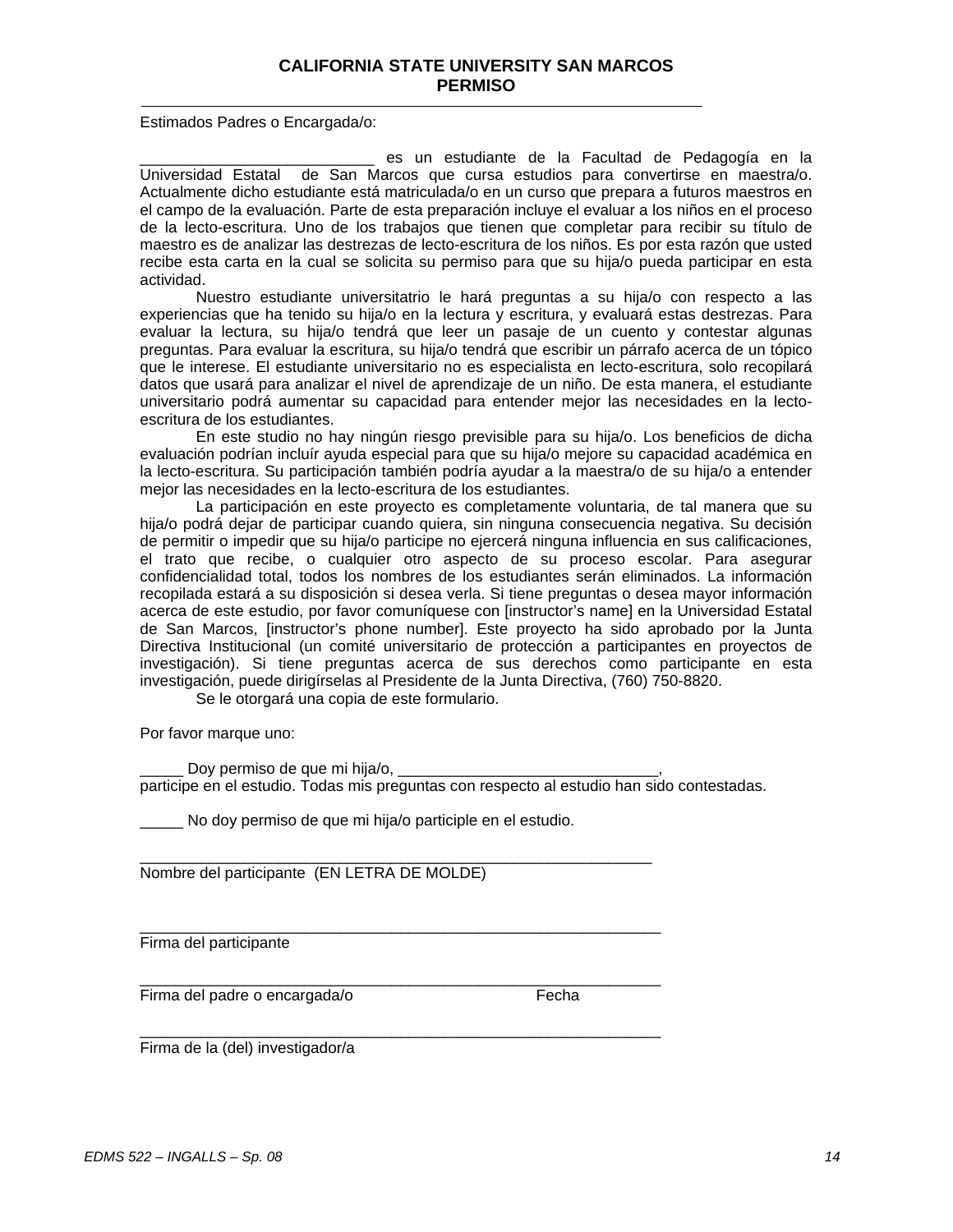## EDMS 522 - Literacy Education Reading and Writing Interview – Guiding Questions

1. What are you learning to do in reading? [writing]

2. How are you learning it? Who is helping you?

3. What is easy about reading? What's hard? [writing]

4. What do you do before you start to read? [write]

5. While you are reading, if you come to a word that you don't understand or don't know, what do you do? [writing]

6. How can you tell when someone is a good reader? [writer]

7. \_\_\_\_\_ is a good reader because \_\_\_\_\_

8. Do you think s/he ever comes to a word that s/he doesn't know?

9. If comes to word s/he doesn't know, what do you think s/he does?

10. What would your teacher do to help someone who doesn't know a word s/he is reading? [writing]

11. What do you do to help yourself understand and/or remember a story after you have read it?

12. Do you think that you are a good reader? [writer] Why or why not?

13. What would you like to learn to do next as a reader? [writer] How do you think you will learn it? (will someone help you?)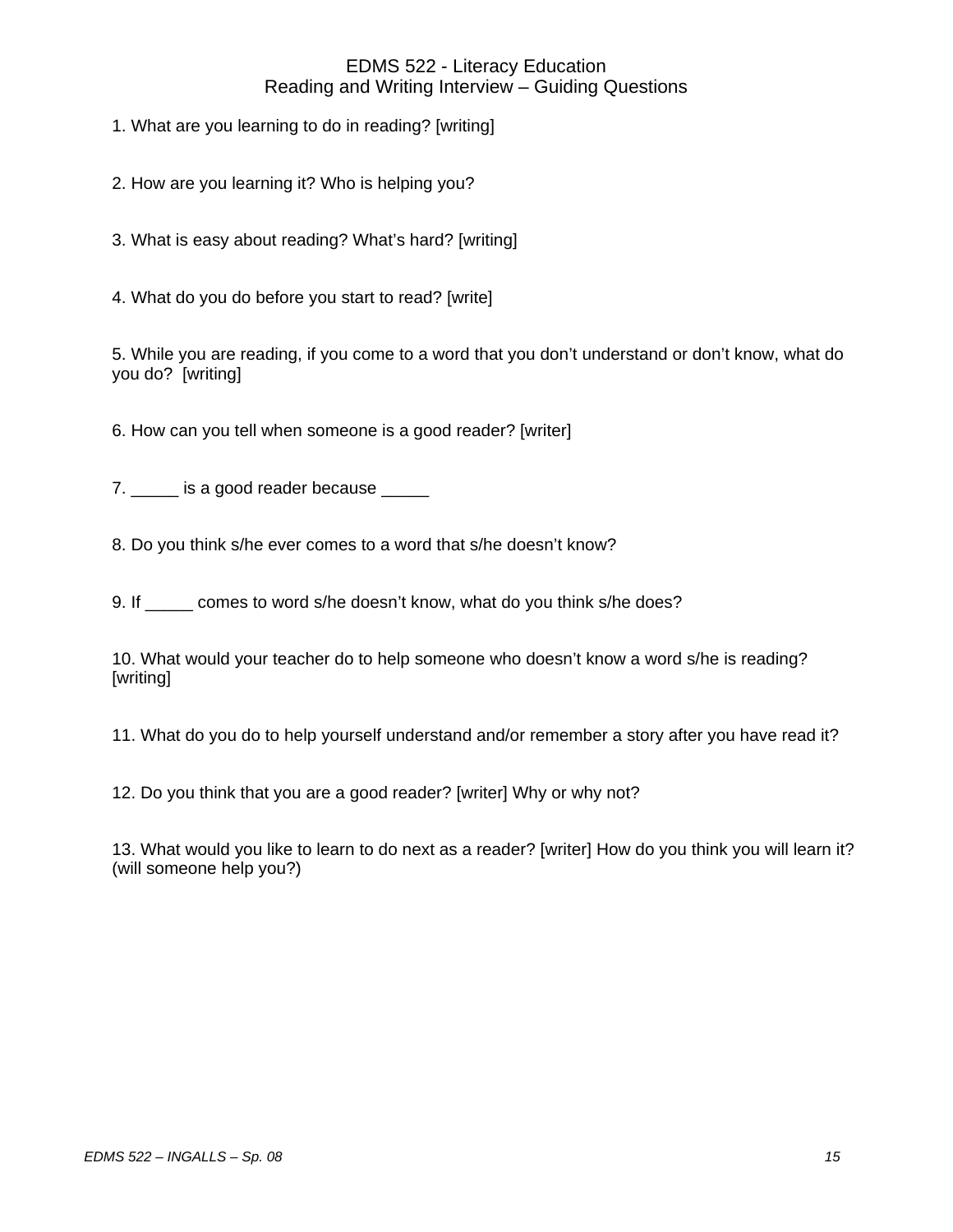## EDMS 522 - Literacy Education Reading and Writing Interview – Guiding Questions (Spanish)

1. ¿Que estas aprendiendo hace en la lectura? En la escritura?

2. ¿Como estas aprendiendo? ¿Quien te ayuda?

3. ¿Que es fácil acerca de la lectura? (Escritura?) ¿Que es dificil acerca de la lectura? (Escritura?)

4. ¿Que haces antes de empieza a leer? ¿Que haces antes de empieza a escribir?

5. ¿Cuando lees, si llegas a una palabra que no entiende o no sabes, que haces tu?

6. ¿Como sabes cuando alguien es un buen lector? (Escritor?)

7. ¿Porque is el/la un buen lector?

8. ¿Piensas que \_\_\_\_\_ encuentra una palabra que no entiende/sabe?

9. *i*.Si encuentra una palabra que no sabe o entiende, que piensa que hace?

10. ¿Que haría tu maestro/a para ayudar a alguien que no sabe una palabra mientras el/la lee?

11. ¿Que haces para ayudarte a ti mismo/a para comprender o recordar un cuento despues que lo has leído?

12. ¿Piensas que eres un buen lector/escritor? ¿Porque o porque no?

13. ¿Que te gustaría aprende como lector? (Escritor?) ¿Como piensas que lo aprenderas? ¿Te ayudara alguien ?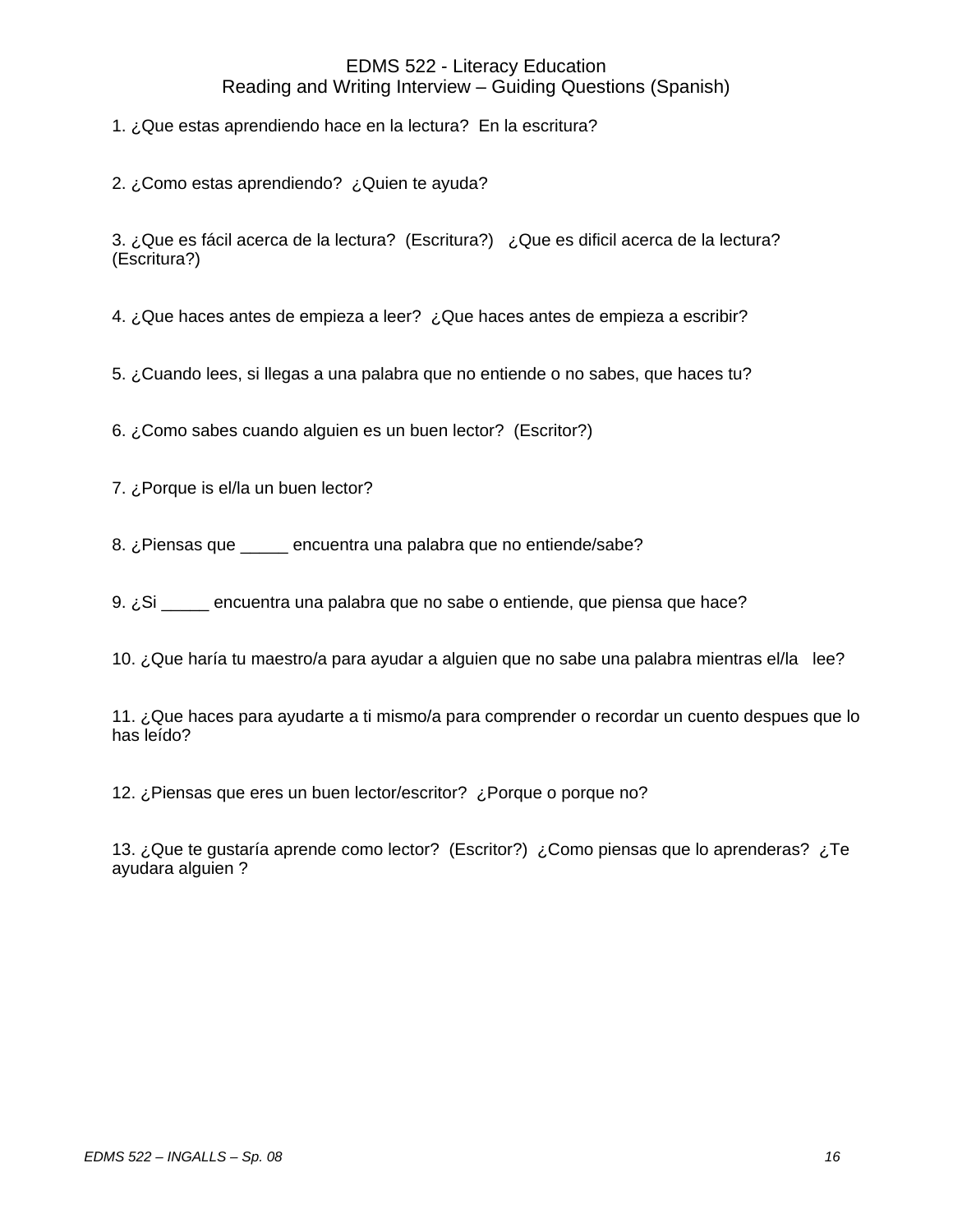| PART 1:                                                                         | PART 2:                                                            | PART 3:                                                                                   |
|---------------------------------------------------------------------------------|--------------------------------------------------------------------|-------------------------------------------------------------------------------------------|
| LANGUAGE STRUCTURE AND                                                          | METHODOLOGY OF BILINGUAL,                                          | <b>CULTURE AND</b>                                                                        |
| FIRST- AND SECOND-LANGUAGE                                                      | <b>ENGLISH LANGUAGE</b>                                            | <b>CULTURAL DIVERSITY</b>                                                                 |
| <b>DEVELOPMENT</b>                                                              | DEVELOPMENT, AND CONTENT                                           |                                                                                           |
|                                                                                 | <b>INSTRUCTION</b>                                                 |                                                                                           |
| I. Language Structure and Use:<br>Universals and Differences                    | I. Theories and Methods of                                         | I. The Nature of Culture                                                                  |
| (including the structure of English)                                            | <b>Bilingual Education</b>                                         |                                                                                           |
| The sound systems of language<br>А.                                             |                                                                    |                                                                                           |
| (phonology)                                                                     | Foundations<br>А.                                                  | Definitions of culture<br>А.                                                              |
| Word formation (morphology)<br>В.                                               | <b>B.</b><br>Organizational models: What works<br>for whom?        | В.<br>Perceptions of culture                                                              |
| Syntax<br>C.                                                                    | C.<br>Instructional strategies                                     | Intra-group differences (e.g., ethnicity,<br>C.<br>race, generations, and micro-cultures) |
| Word meaning (semantics)<br>D.                                                  | II. Theories and Methods for Instruction In<br>and Through English | Physical geography and its effects on<br>D.<br>culture                                    |
|                                                                                 | Teacher delivery for both English<br>А.                            |                                                                                           |
| Language in context<br>Е.                                                       | language development and content<br>instruction                    | Cultural congruence<br>Е.                                                                 |
| Written discourse<br>F.                                                         | <b>B.</b><br>Approaches with a focus on English                    | II. Manifestations of Culture: Learning                                                   |
|                                                                                 | language development<br>Approaches with a focus on content<br>С.   | <b>About Students</b><br>What teachers should learn about their<br>А.                     |
|                                                                                 | area instruction (specially designed                               | students                                                                                  |
| Oral discourse<br>G.                                                            | academic instruction delivered in                                  |                                                                                           |
|                                                                                 | English)                                                           |                                                                                           |
| Nonverbal communication<br>Н.                                                   | Working with paraprofessionals<br>D.                               | How teachers can learn about their<br><b>B.</b><br>students                               |
|                                                                                 |                                                                    | How teachers can use what they learn<br>C.                                                |
| Language Change<br>L.                                                           |                                                                    | about their students (culturally<br>responsive pedagogy)                                  |
| II. Theories and Factors in First- and Second-                                  | III. Language and Content Area                                     |                                                                                           |
| Language Development                                                            | Assessment                                                         | III. Cultural Contact                                                                     |
| Historical and current theories and<br>А.                                       |                                                                    |                                                                                           |
| models of language analysis that have<br>implications for second-language       | Purpose<br>А.                                                      | Concepts of cultural contact<br>А.                                                        |
| development and pedagogy                                                        |                                                                    |                                                                                           |
| Psychological factors affecting first- and<br>В.<br>second-language development | В.<br>Methods                                                      | В.<br>Stages of individual cultural contact                                               |
| Socio-cultural factors affecting first- and<br>С.                               | C.<br>State mandates                                               | The dynamics of prejudice<br>C.                                                           |
| second-language development                                                     |                                                                    |                                                                                           |
| Pedagogical factors affecting first- and<br>D.<br>second-language development   | D.<br>Limitations of assessment                                    | D. Strategies for conflict resolution                                                     |
| Political factors affecting first- and<br>Е.<br>second-language development     | <b>Technical concepts</b><br>Е.                                    | IV. Cultural Diversity in U.S. and CA                                                     |
|                                                                                 |                                                                    |                                                                                           |
|                                                                                 |                                                                    | <b>Historical perspectives</b><br>А.                                                      |
|                                                                                 |                                                                    | Demography<br>В.                                                                          |
|                                                                                 |                                                                    | Migration and immigration<br>С.                                                           |
|                                                                                 |                                                                    |                                                                                           |